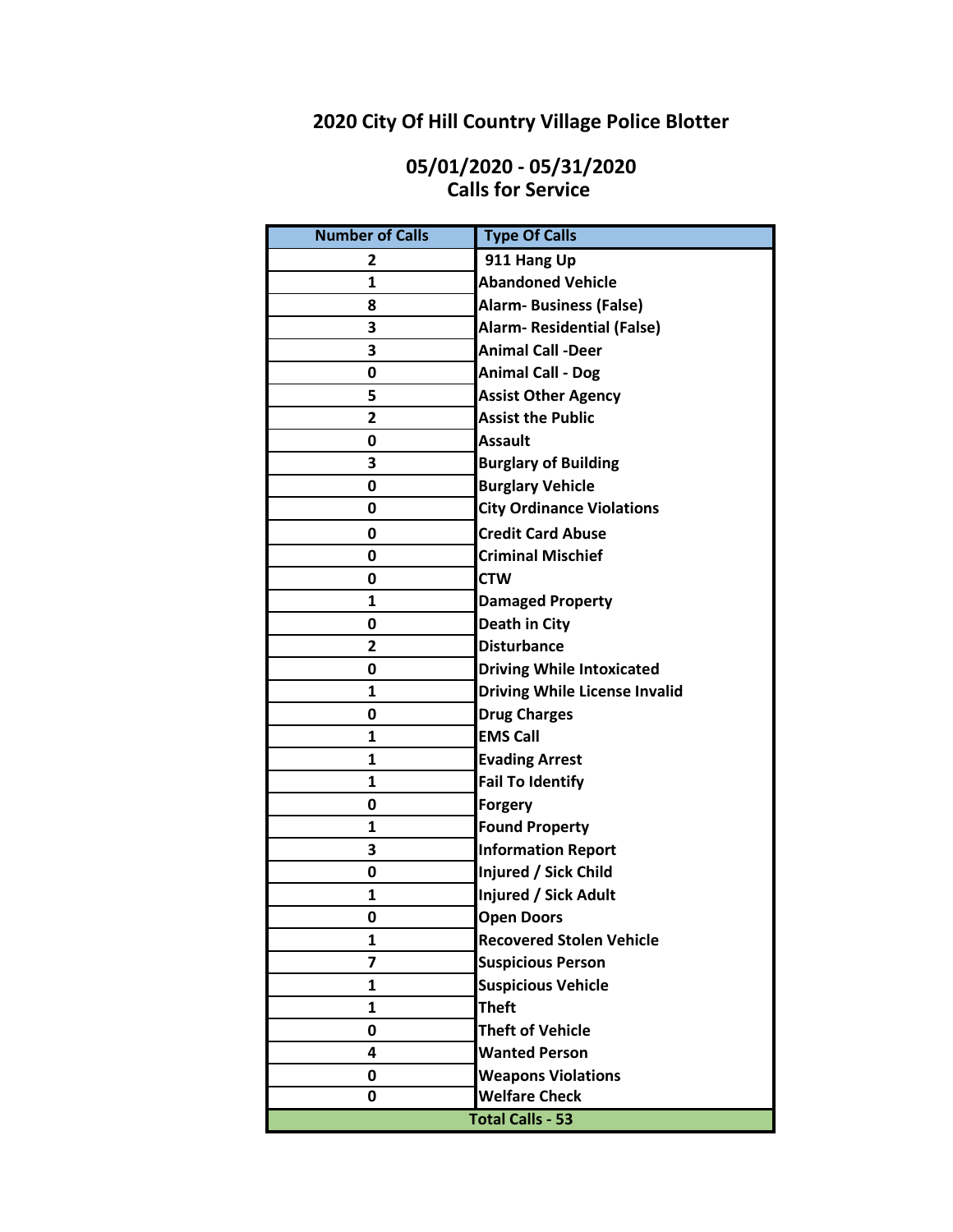## **Calls Of Interest**

**Offense: Burglary of a Building Date: 5/5/2020 Time: 1150 hrs Location: 15800 San Pedro**

#### **Details:**

Officers received a call to the above location for a burglary of buiding. Officers arrived and spoke with a complainant who said that some unknow person broke into his storage unit and stole several items out of it. There are no supects or witnesses to the burglary.

**Offense: Wanted Person Date: 05/25/2020 Time: 2230 hrs Location: 15300 San Pedro**

#### **Details:**

An Officer stopped a driver for traffic offenses and checked the driver for warrants. The driver was active on three SAPD municipal warrants. The driver was placed under arrest for the warrants and transported to the SAPD magistrates office to be booked.

**Offense: Criminal Mischief \$750-2500 Date: 04/21/2020 Time: 0805 Location: 115300 San Pedro**

#### **Details:**

Sometime during the night, someone shot a pellet gun and damaged one of windows in front of the building. There were no supects or witnesses, however the complaint will call with video if available.